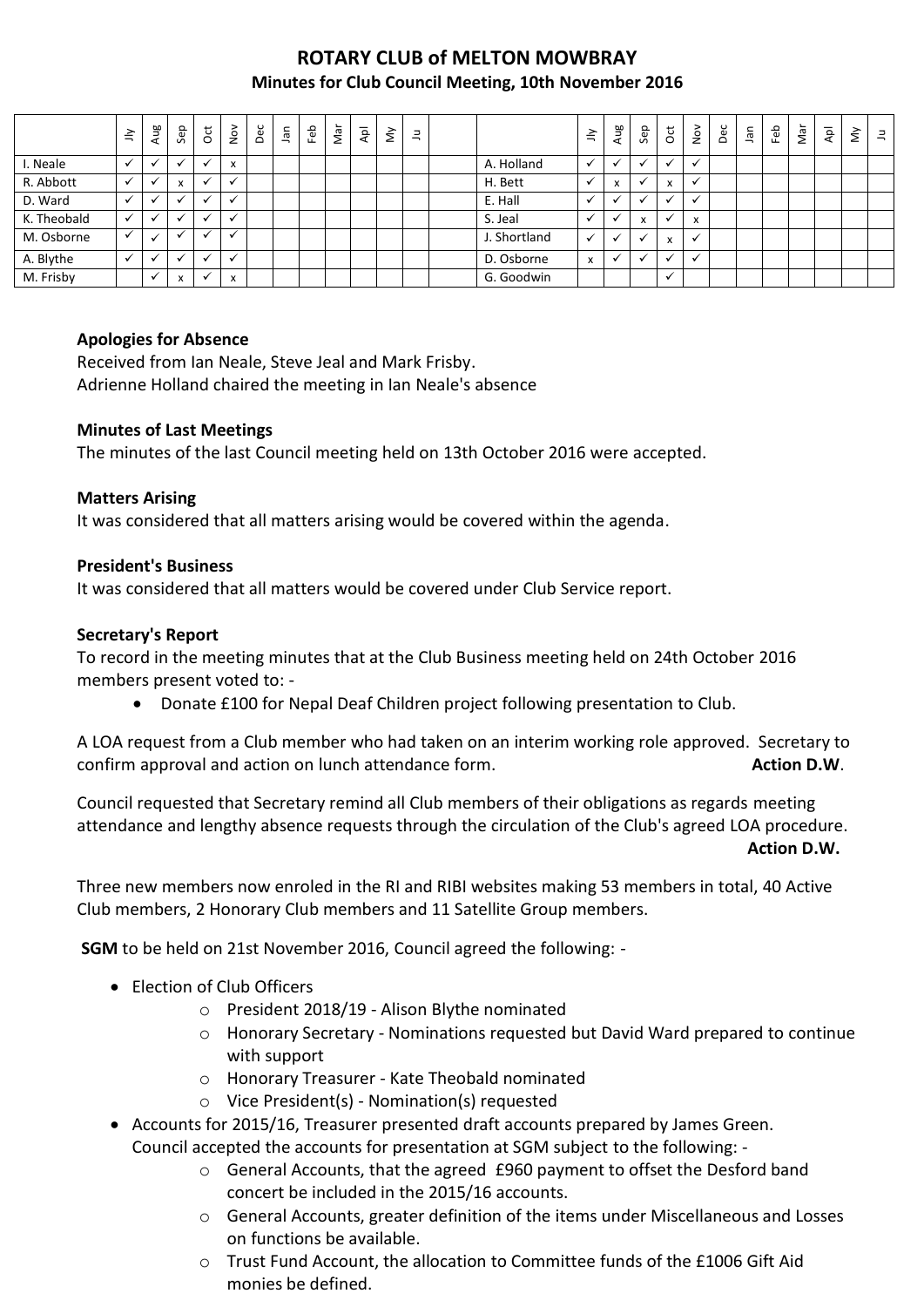- o That the Trust Fund Trustees accepted the accounts at their planned meeting on 11th November 2016.
- Voting members for the RIBI Conference 2017. Three required nominations of David Morris, John Dehnel and Bill Hill or Margaret Morris, subject to who planned on attending.

# **Action I.N./K.T. at SGM**

# **Treasurer's Report**

- Club Account balance £7445.24 at 10th November 2016, which includes £2422 of Satellite Group funds, hence Club balance at £5023.
- **•** Membership Subscriptions, 1 members still not paid to date. **Action K.T.** Action K.T.
- Trust Account. Balance at £8417, of which £5381 is committed to Committees, or allocated, the remaining unallocated funds of £3036 still includes Gift Aid of £1006 which will allocated back to appropriate committees as part of finalising 2015/16 accounts. **Action K.T./J.G**.
- Treasurer has paid out £200 for Young Chef costs and £813 for Santa suits, all previously approved by Council and membership.
- Harvest supper raffle monies of £47 to be allocated to Store House, John Dehnel's Firewalk £185 donations to be split £30 to R.C. Grantham and balance of £155 to Foundation funds.
- Receipt of new Santa suits along with existing suit numbers to be verified. **Action A.H./J.S./R.E.**

# **Diary**

Up to date, no changes or additions to report.

**Committee Reports.** As most minutes of last Committee meetings are now available on Club Website Council focused on key elements: -

## **Membership**

- A new member application received from Malcolm Britton, Council accepted application and requested that Secretary issue New Member Notification to all Club members. **Action D.W**.
- Melton Times wording of an open invitation to attend lunch meetings still not changed. Council confirmed that those interested in attending a lunch meeting should first make contact with a member of the Club to ensure that they were expected and made welcome. Steve Jeal's office was proposed as the most suitable point of contact. **Action J.J.H./A.H./J.S**
- Development of a new Membership leaflet, involvement of G.B. suggested. **Action M.O./G.B**.

# **Satellite Group** (No report received).

## **Club Service, Fundraising and Communications**

- Charter Night Monday 21st March 2016, planned to hold event at PERA facility, costs, guest invites, menu etc. - organisation in hand. **Action I.N./A.H./J.S. Action I.N./A.H./J.S.**
- District 1070 Conference September 2017, organisation progressing well with good Club representation, Hotel booked. **Action J.S./A.H.**
- Minor Sports excellent night of fun and fellowship at Royal Oak Cossington against Soar Valley Rotary Club. A victory recorded for our Club with progression to next round. **Action J.S./A.H.**

## **Youth**

• Young Chef. The three events across the three schools now successfully completed with excellent performances from the students. The three winning students each representing one of the three schools of Longfield, John Ferneley and Belvoir High will now progress to the District final to take place in the New Year. The event was considered to be very well received by the schools with impressive standards. Thanks to Jenny Foreman, Jane Abbott, and the Chef from Stapleford Hall for the judging.